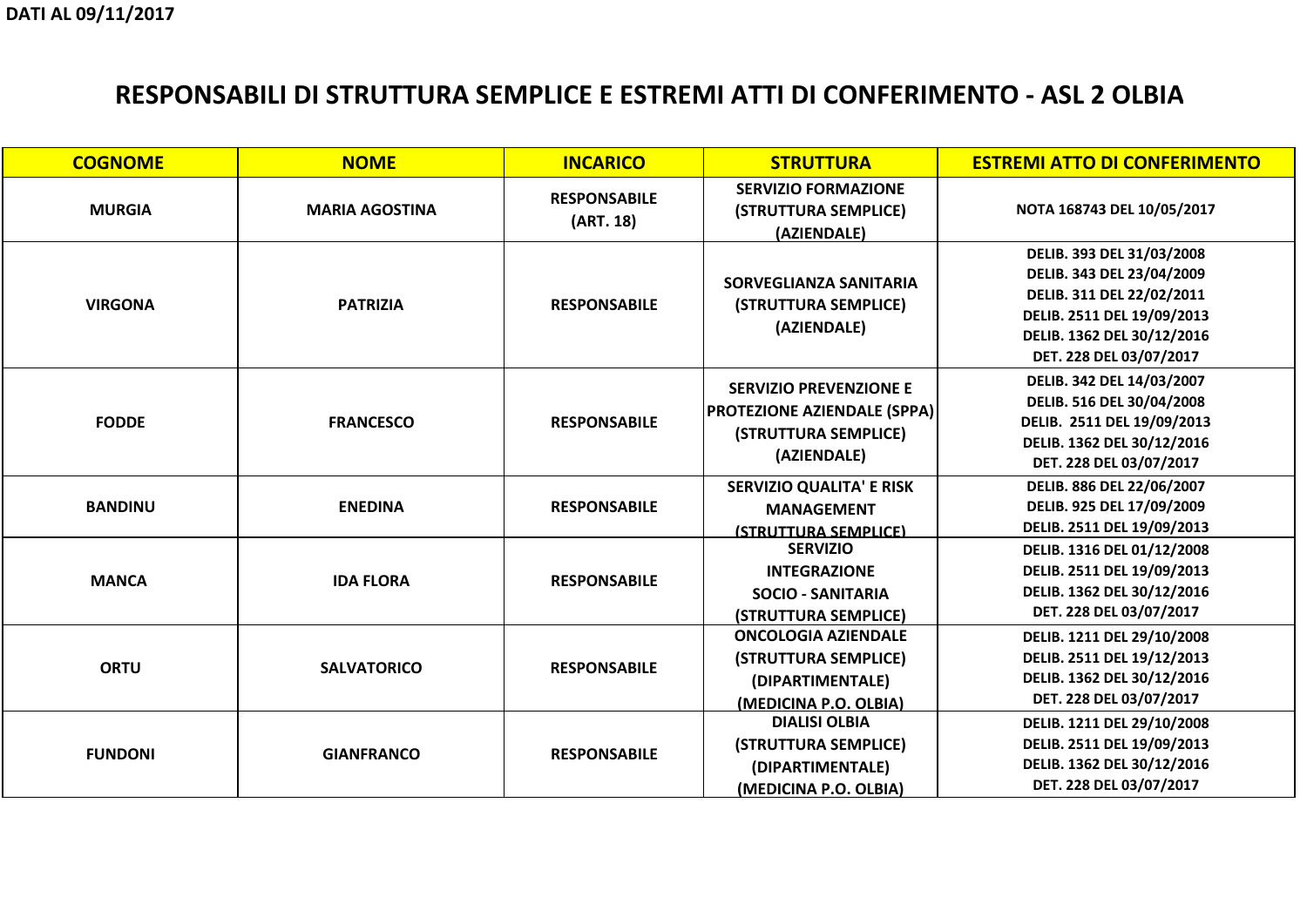**DELIB. 918 DEL 17/09/2009 DELIB. 2511 DEL 19/09/2013 DELIB. 1362 DEL 30/12/2016DET. 228 DEL 03/07/2017**

**DELIB. 1211 DEL 29/10/2008 DELIB. 2511 DEL 19/09/2013 DELIB. 1362 DEL 30/12/2016DET. 228 DEL 03/07/2017**

| <b>COGNOME</b> | <b>NOME</b>            | <b>INCARICO</b>                  | <b>STRUTTURA</b>               | <b>ES</b> |
|----------------|------------------------|----------------------------------|--------------------------------|-----------|
| <b>CAU</b>     |                        |                                  | <b>NEUROLOGIA</b>              |           |
|                | <b>TEA BASTIANETTA</b> | <b>RESPONSABILE</b>              | (STRUTTURA SEMPLICE)           |           |
|                |                        |                                  | (DIPARTIMENTALE)               |           |
|                |                        |                                  | (MEDICINA P.O. OLBIA)          |           |
|                |                        |                                  | <b>PRONTO SOCCORSO LA</b>      |           |
|                |                        |                                  | <b>MADDALENA</b>               |           |
| <b>GULINO</b>  | <b>MARIO CARMELO</b>   | <b>RESPONSABILE</b>              | (STRUTTURA SEMPLICE)           |           |
|                |                        |                                  | (DIPARTIMENTALE)               |           |
|                |                        |                                  | (MULTIDISCIPLINARE)            |           |
|                |                        |                                  | (P.O. LA MADDALENA)            |           |
|                |                        |                                  | PEDIATRIA E ASSISTENZA         |           |
|                |                        |                                  | <b>NEONATALE</b>               |           |
| <b>VACANTE</b> | <b>VACANTE</b>         | <b>RESPONSABILE</b>              | (STRUTTURA SEMPLICE)           |           |
|                |                        |                                  | (DIPARTIMENTALE)               |           |
|                |                        |                                  | (MULTIDISCIPLINARE)            |           |
|                |                        |                                  | (P.O. LA MADDALENA)            |           |
|                |                        | <b>RESPONSABILE</b><br>(ART. 18) | <b>OSTETRICIA LA MADDALENA</b> |           |
|                |                        |                                  | (STRUTTURA SEMPLICE)           |           |
| <b>USCIDDA</b> | <b>SEBASTIANO</b>      |                                  | (DIPARTIMENTALE)               |           |
|                |                        |                                  | (MULTIDISCIPLINARE)            |           |
|                |                        |                                  | (P.O. LA MADDALENA)            |           |
|                |                        |                                  | <b>CARDIOLOGIA</b>             |           |
|                |                        |                                  | <b>TEMPIO PAUSANIA</b>         |           |
| <b>BELLU</b>   | <b>PIER LUIGI</b>      | <b>RESPONSABILE</b>              | (STRUTTURA SEMPLICE)           |           |
|                |                        |                                  | (DIPARTIMENTALE)               |           |
|                |                        |                                  | (MEDICINA P.O. TEMPIO          |           |
|                |                        |                                  | <b>PAUSANIA)</b>               |           |
|                |                        |                                  | <b>PRONTO SOCCORSO</b>         |           |
|                |                        |                                  | <b>TEMPIO PAUSANIA</b>         |           |
| <b>TAMPONI</b> | <b>ELIO</b>            | <b>RESPONSABILE</b>              | (STRUTTURA SEMPLICE)           |           |
|                |                        |                                  | (DIPARTIMENTALE)               |           |
|                |                        |                                  | (MEDICINA P.O. TEMPIO          |           |
|                |                        |                                  | <b>PAUSANIA)</b>               |           |

#### **STREMI ATTO DI CONFERIMENTO**

**DELIB. 1211 DEL 29/10/2008 DELIB. 2511 DEL 19/09/2013 DELIB. 1362 DEL 30/12/2016DET. 228 DEL 03/07/2017**

**DELIB. 1192 DEL 23/05/2011 DELIB. 2511 DEL 19/09/2013**

**DELIB. 1211 DEL 29/10/2008 DELIB. 2511 DEL 19/09/2013 DELIB. 1362 DEL 30/12/2016DET. 228 DEL 03/07/2017**

**DELIB. 1211 DEL 29/10/2008 DELIB. 2511 DEL 19/09/2013 DELIB. 1362 DEL 30/12/2016DET. 228 DEL 03/07/2017**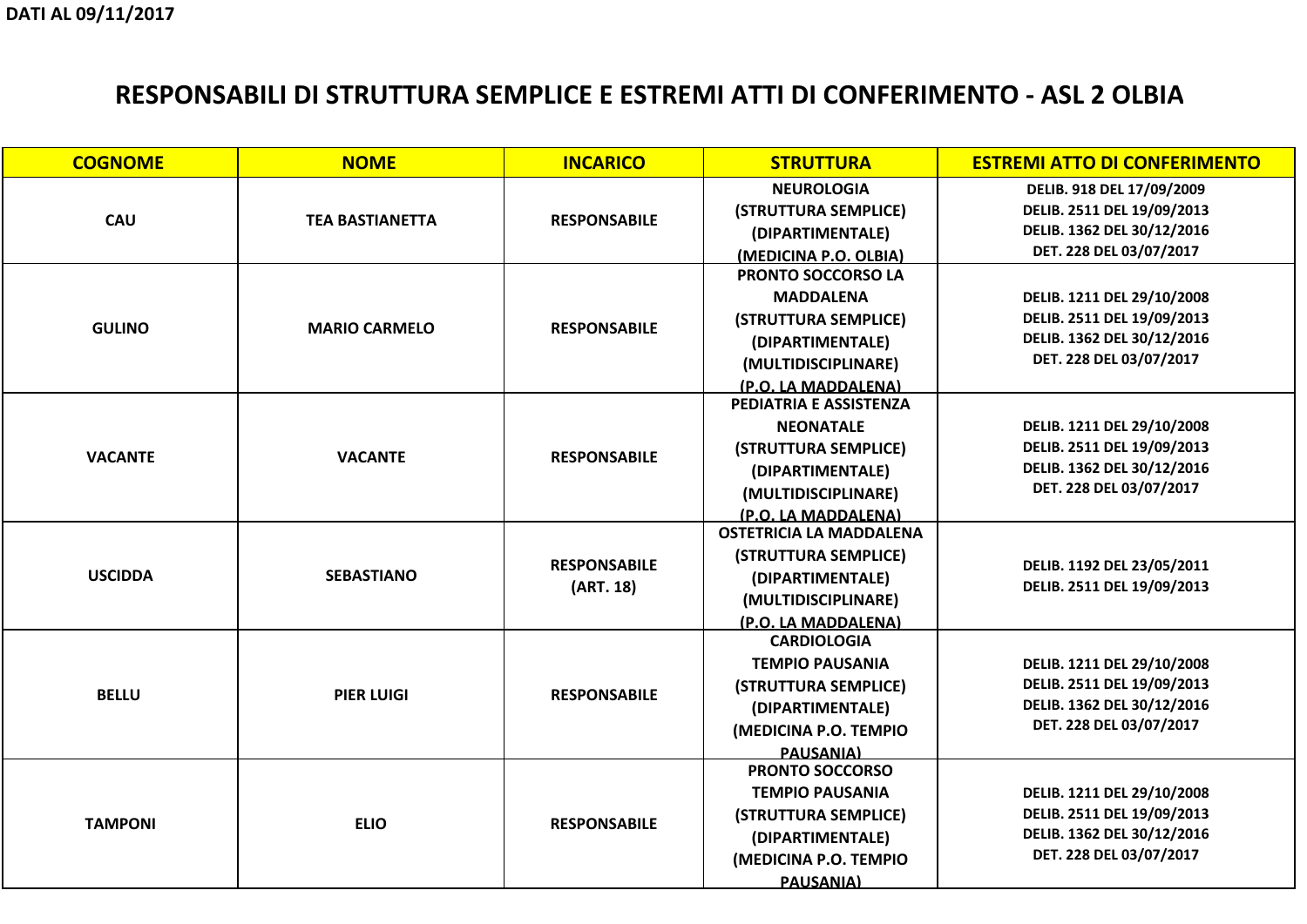**DELIB. 1211 DEL 29/10/2008 DELIB. 2511 DEL 19/09/2013 DELIB. 1362 DEL 30/12/2016DET. 228 DEL 03/07/2017**

**DELIB. 420 DEL 14/04/2015**

| <b>COGNOME</b>     | <b>NOME</b>           | <b>INCARICO</b>     | <b>STRUTTURA</b>                    | <b>ES</b> |
|--------------------|-----------------------|---------------------|-------------------------------------|-----------|
|                    |                       |                     | <b>DIALISI TEMPIO PAUSANIA</b>      |           |
|                    |                       |                     | (STRUTTURA SEMPLICE)                |           |
| <b>PASSAGHE</b>    | <b>GIOVANNI MARIA</b> | <b>RESPONSABILE</b> | (DIPARTIMENTALE)                    |           |
|                    |                       |                     | (MEDICINA P.O. TEMPIO               |           |
|                    |                       |                     | <b>PAUSANIA)</b>                    |           |
|                    |                       |                     | <b>ANATOMIA PATOLOGICA</b>          |           |
|                    |                       |                     | <b>AZIENDALE</b>                    |           |
| <b>COSSU ROCCA</b> | <b>PAOLO</b>          | <b>RESPONSABILE</b> | (STRUTTURA SEMPLICE)                |           |
|                    |                       | (PER CONVENZIONE)   | (DIPARTIMENTALE)                    |           |
|                    |                       |                     | <b>(OSPEDALIERO AZIENDALE</b>       |           |
|                    |                       |                     | <b>SERVIZI DIAGNOSTICI)</b>         |           |
|                    |                       |                     | <b>SERVIZIO SPECIALISTICA</b>       |           |
|                    | <b>ANNA MARIA</b>     | <b>RESPONSABILE</b> | <b>AMBULATORIALE</b>                |           |
| <b>SANNA</b>       |                       |                     | (STRUTTURA SEMPLICE)                |           |
|                    |                       |                     | (DISTRETTUALE)                      |           |
|                    |                       |                     | (DISTRETTO OLBIA)                   |           |
|                    |                       | <b>RESPONSABILE</b> | <b>SERVIZIO ASSISTENZA DISABILI</b> |           |
|                    |                       |                     | <b>E SOGGETTI FRAGILI</b>           |           |
| <b>SPANO</b>       | <b>SALVATORE</b>      |                     | (STRUTTURA SEMPLICE)                |           |
|                    |                       |                     | (DISTRETTUALE)                      |           |
|                    |                       |                     | <u>(DISTRETTO OLBIA)</u>            |           |
|                    |                       | <b>RESPONSABILE</b> | <b>SERVIZIO ASSISTENZA</b>          |           |
|                    |                       |                     | <b>INTEGRATA</b>                    |           |
| <b>COGODDA</b>     | <b>EGIDIA</b>         |                     | (STRUTTURA SEMPLICE)                |           |
|                    |                       |                     | (DISTRETTUALE)                      |           |
|                    |                       |                     | (DISTRETTO OLBIA)                   |           |
|                    |                       |                     | <b>SERVIZIO ASSISTENZA</b>          |           |
|                    |                       |                     | <b>RIABILITATIVA E PRESTAZIONI</b>  |           |
|                    |                       |                     | <b>INTEGRATIVE E PROTESICHE</b>     |           |
| <b>SARI</b>        | <b>GUIDO</b>          | <b>RESPONSABILE</b> | (STRUTTURA SEMPLICE)                |           |
|                    |                       |                     | (DISTRETTUALE)                      |           |
|                    |                       |                     | (DISTRETTO OLBIA)                   |           |
|                    |                       |                     |                                     |           |

#### **STREMI ATTO DI CONFERIMENTO**

**DELIB. 1211 DEL 29/10/2008 DELIB. 2511 DEL 19/09/2013 DELIB. 1362 DEL 30/12/2016DET. 228 DEL 03/07/2017**

**DELIB. 1211 DEL 29/10/2008 DELIB. 2511 DEL 19/09/2013 DELIB. 1362 DEL 30/12/2016DET. 228 DEL 03/07/2017**

**DELIB. 786 DEL 09/08/2016** 

**DELIB. 1336 DEL 29/12/2016 DELIB. 1362 DEL 30/12/2016DET. 229 DEL 03/07/2017**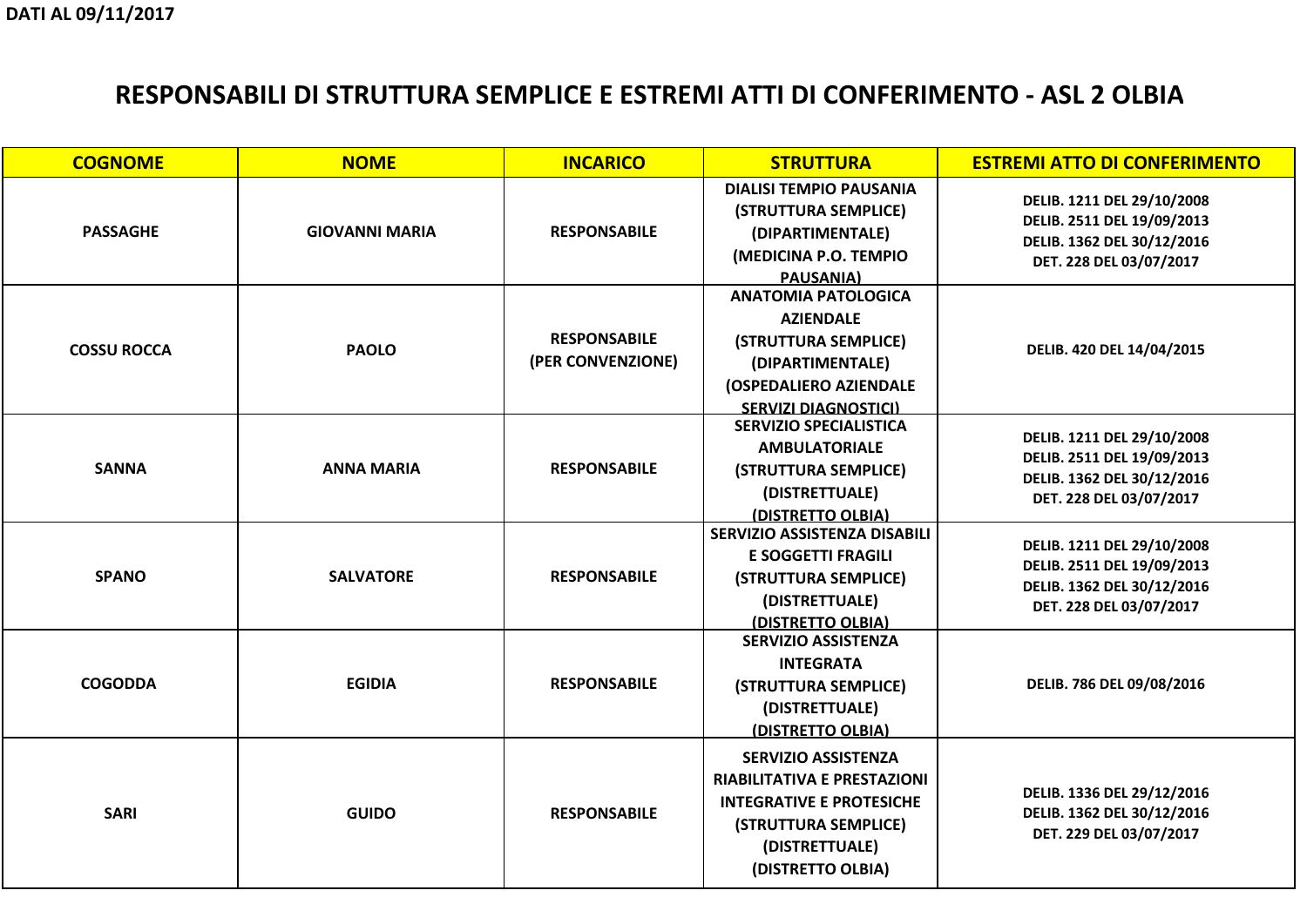**DELIB. 1801 DEL 03/08/2010 DELIB. 2511 DEL 19/09/2013 DELIB. 1362 DEL 30/12/2016DET. 228 DEL 03/07/2017**

**DELIB. 763 DEL 01/07/2015**

**DELIB. 635 DEL 07/07/2016**

| <b>COGNOME</b>  | <b>NOME</b>             | <b>INCARICO</b>                  |                                                                                                                                              | <b>ES</b> |
|-----------------|-------------------------|----------------------------------|----------------------------------------------------------------------------------------------------------------------------------------------|-----------|
| <b>PES</b>      | <b>ISIDORO LEONARDO</b> | <b>RESPONSABILE</b>              | <b>SERVIZIO ASSISTENZA</b><br><b>INTEGRATA</b><br>(STRUTTURA SEMPLICE)<br>(DISTRETTUALE)<br><b>(DISTRETTO TEMPIO</b><br><b>PAUSANIA)</b>     |           |
| <b>VACANTE</b>  | <b>VACANTE</b>          | <b>RESPONSABILE</b><br>(ART. 18) | <b>ASSISTENZA FARMACEUTICA</b><br><b>TERRITORIALE</b><br>(STRUTTURA SEMPLICE)<br>(AZIENDALE)<br>(C/O DISTRETTO OLBIA)                        |           |
| <b>VACANTE</b>  | <b>VACANTE</b>          | <b>RESPONSABILE</b><br>(ART. 18) | <b>SERVIZIO CONSULTORIALE</b><br><b>AZIENDALE</b><br>(STRUTTURA SEMPLICE)<br>(AZIENDALE)<br>(C/O DISTRETTO OLBIA)                            |           |
| <b>DE FAZIO</b> | <b>RAFFAELE</b>         | <b>RESPONSABILE</b>              | <b>SERVIZIO EMERGENZA E</b><br><b>URGENZA TERRITORIALE</b><br>(STRUTTURA SEMPLICE)<br>(AZIENDALE)<br><u>(C/O DISTRETTO OLBIA)</u>            |           |
| <b>SOLINAS</b>  | <b>MARIA GIOVANNA</b>   | <b>RESPONSABILE</b>              | NEUROPSICHIATRIA INFANTILE<br>E DELL'ADOLESCENZA<br>(STRUTTURA SEMPLICE)<br>(AZIENDALE)<br>(C/O DISTRETTO OLBIA)                             |           |
| <b>ARA</b>      | <b>MARIA RITA</b>       | <b>RESPONSABILE</b>              | <b>IGIENE ALIMENTI E</b><br><b>NUTRIZIONE (SIAN)</b><br>(STRUTTURA SEMPLICE)<br>(DIPARTIMENTALE)<br>(DIPARTIMENTO DI<br><b>PREVENZIONE</b> ) |           |

#### **STREMI ATTO DI CONFERIMENTO**

**DELIB. 1005 DEL 19/10/2016**

**DELIB. 1211 DEL 29/10/2008 DELIB. 2511 DEL 19/09/2013 DELIB. 1362 DEL 30/12/2016DET. 228 DEL 03/07/2017**

**DELIB. 1211 DEL 29/10/2008 DELIB. 2511 DEL 19/09/2013 DELIB. 1362 DEL 30/12/2016DET. 228 DEL 03/07/2017**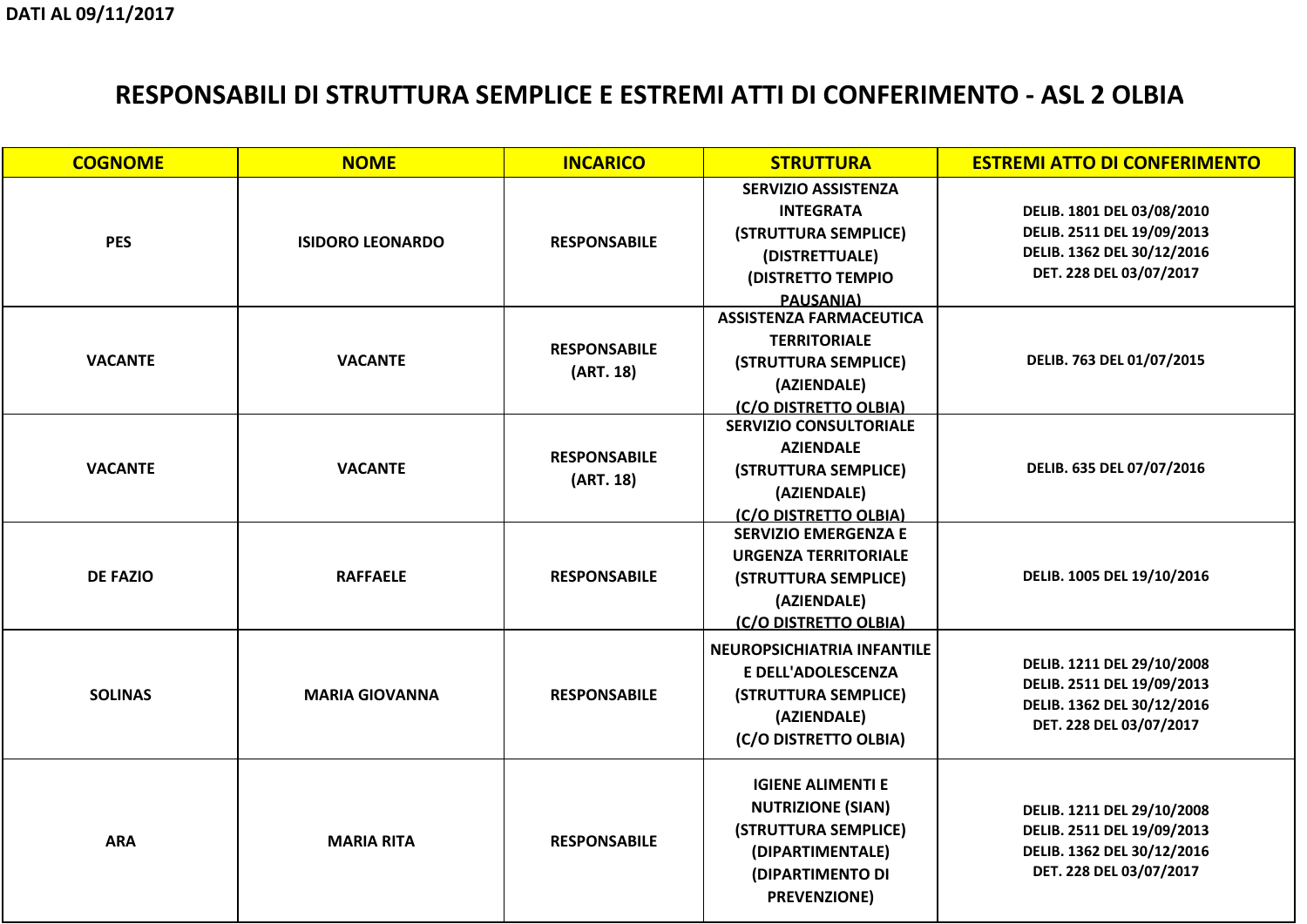**DELIB. 1211 DEL 29/10/2008 DELIB. 2511 DEL 19/09/2013 DELIB. 1362 DEL 30/12/2016DET. 228 DEL 03/07/2017**

**DELIB. 875 DEL 08/09/2009 DELIB. 2511 DEL 19/09/2013 DELIB. 1362 DEL 30/12/2016DET. 228 DEL 03/07/2017**

**DELIB. 875 DEL 08/09/2009 DELIB. 2511 DEL 19/09/2013 DELIB. 1362 DEL 30/12/2016DET. 228 DEL 03/07/2017**

| <b>COGNOME</b> | <b>NOME</b>             | <b>INCARICO</b>     | <b>STRUTTURA</b>                                                                                                                                    | <b>ES</b> |
|----------------|-------------------------|---------------------|-----------------------------------------------------------------------------------------------------------------------------------------------------|-----------|
| <b>MURA</b>    | <b>ANTONIO</b>          | <b>RESPONSABILE</b> | <b>IGIENE DEGLI ALLEVAMENTI E</b><br><b>PRODUZIONI ZOOTECNICHE</b><br>(IAPZ)<br>(STRUTTURA SEMPLICE)<br>(DIPARTIMENTALE)<br><u>(DIPARTIMENTO DI</u> |           |
| <b>ALTANA</b>  | <b>MARIO COSTANTINO</b> | <b>RESPONSABILE</b> | DAY HOSPITAL INTERNISTICO<br>(STRUTTURA SEMPLICE)<br>(DIPARTIMENTALE)<br>(MEDICINA P.O. OLBIA)                                                      |           |
| <b>PINTUS</b>  | <b>ANTONIO</b>          | <b>RESPONSABILE</b> | DAY SURGERY ED ENDOSCOPIA<br><b>CHIRURGICA</b><br>(STRUTTURA SEMPLICE)<br>(DIPARTIMENTALE)<br>(CHIRURGIA P.O. OLBIA)                                |           |
| <b>PILERI</b>  | <b>PIETRINA</b>         | <b>RESPONSABILE</b> | <b>PERCORSO NASCITA</b><br>(STRUTTURA SEMPLICE)<br>(DIPARTIMENTALE)<br>(CHIRURGIAP.O. OLBIA)                                                        |           |
| <b>MASIA</b>   | <b>AUGUSTO</b>          | <b>RESPONSABILE</b> | <b>ASSISTENZA NEONATALE OLBIA</b><br>(STRUTTURA SEMPLICE)<br>(DIPARTIMENTALE)<br>(MEDICINA P.O. OLBIA)                                              |           |
| <b>MESSINA</b> | <b>MARIANNA</b>         | <b>RESPONSABILE</b> | <b>TERAPIA INTENSIVA OLBIA</b><br>(STRUTTURA SEMPLICE)<br>(DIPARTIMENTALE)<br>(CHIRURGIA P.O. OLBIA)                                                |           |
| <b>VACANTE</b> | <b>VACANTE</b>          | <b>RESPONSABILE</b> | <b>DIABETOLOGIA TEMPIO</b><br>(STRUTTURA SEMPLICE)<br>(DIPARTIMENTALE)<br>(MEDICINA P.O. TEMPIO)                                                    |           |

#### **STREMI ATTO DI CONFERIMENTO**

**DELIB. 875 DEL 08/09/2009 DELIB. 2511 DEL 19/09/2013 DELIB. 1362 DEL 30/12/2016DET. 228 DEL 03/07/2017**

**DELIB. 875 DEL 08/09/2009 DELIB. 2511 DEL 19/09/2013 DELIB. 1362 DEL 30/12/2016DET. 228 DEL 03/07/2017**

**DELIB. 875 DEL 08/09/2009 DELIB. 2511 DEL 19/09/2013 DELIB. 1362 DEL 30/12/2016DET. 228 DEL 03/07/2017**

**VACANTE**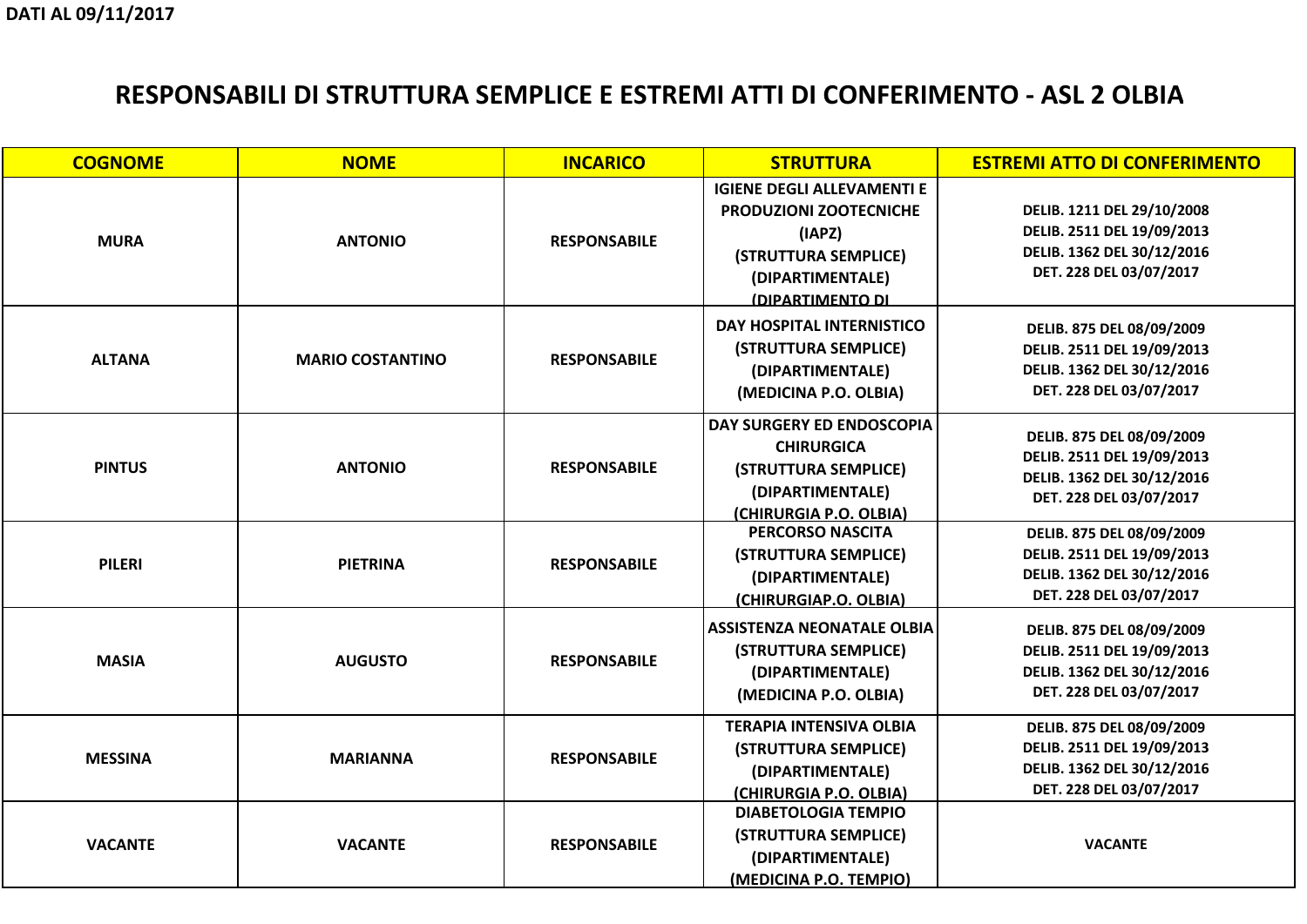**DELIB. 1334 DEL 29/12/2016 DELIB. 1362 DEL 30/12/2016DET. 226 DEL 03/07/2017**

**DELIB. 875 DEL 08/09/2009 DELIB. 2511 DEL 19/09/2013 DELIB. 1362 DEL 30/12/2016DET. 228 DEL 03/07/2017**

**DELIB. 875 DEL 08/09/2009 DELIB. 2511 DEL 19/09/2013 DELIB. 1362 DEL 30/12/2016DET. 228 DEL 03/07/2017**

| <b>COGNOME</b>    | <b>NOME</b>                   | <b>INCARICO</b>     | <b>STRUTTURA</b>                                                                                                            | <b>ES</b> |
|-------------------|-------------------------------|---------------------|-----------------------------------------------------------------------------------------------------------------------------|-----------|
| <b>DELUSSU</b>    | <b>CESARE</b>                 | <b>RESPONSABILE</b> | <b>SERVIZIO</b><br><b>INFORMATIVO</b><br><b>SANITARIO E</b><br><b>AMMINISTRATIVO</b>                                        |           |
| <b>GRONDONA</b>   | <b>NATALIA MARIA CORNELIA</b> | <b>RESPONSABILE</b> | <b>LABORATORIO ANALISI LA</b><br><b>MADDALENA</b><br>(STRUTTURA SEMPLICE)<br>(DIPARTIMENTALE)<br><u>(P.O. LA MADDALENA)</u> |           |
| <b>BUCCIERO</b>   | <b>CATERINA</b>               | <b>RESPONSABILE</b> | <b>ASSISTENZA FARMACEUTICA</b><br><b>OSPEDALIERA</b><br>(STRUTTURA SEMPLICE)                                                |           |
| <b>VACANTE</b>    | <b>VACANTE</b>                | <b>RESPONSABILE</b> | <b>TERAPIA DEL DOLORE</b><br>(STRUTTURA SEMPLICE)<br>(DIPARTIMENTALE)<br>(CHIRURGIA P.O. TEMPIO<br><b>PAUSANIA)</b>         |           |
| <b>SCOTTO</b>     | <b>FAUSTO</b>                 | <b>RESPONSABILE</b> | <b>TERAPIA IPERBARICA</b><br>(STRUTTURA SEMPLICE)<br>(DIPARTMENTEALE)<br>(MULTIDISCIPLINARE)<br>(P.O. LA MADDALENA)         |           |
| <b>GAZZANELLI</b> | <b>LUANNA</b>                 | <b>RESPONSABILE</b> | <b>DIALISI LA MADDALENA</b><br>(STRUTTURA SEMPLICE)<br>(DISTRETTUALE)                                                       |           |
| <b>BUDRONI</b>    | <b>LUISA</b>                  | <b>RESPONSABILE</b> | <b>CSM TEMPIO</b><br>(STRUTTURA SEMPLICE)<br>(DIPARTIMENTALE)<br><b>(SALUTE MENTALE E</b><br>DIPENDENZE))                   |           |

#### **STREMI ATTO DI CONFERIMENTO**

**VACANTE**

**DELIB. 875 DEL 08/09/2009 DELIB. 2511 DEL 19/09/2013 DELIB. 1362 DEL 30/12/2016DET. 228 DEL 03/07/2017**

**DELIB. 875 DEL 08/09/2009 DELIB. 2511 DEL 19/09/2013 DELIB. 1362 DEL 30/12/2016DET. 228 DEL 03/07/2017**

**DELIB. 875 DEL 08/09/2009 DELIB. 2511 DEL 19/09/2013 DELIB. 1362 DEL 30/12/2016DET. 228 DEL 03/07/2017**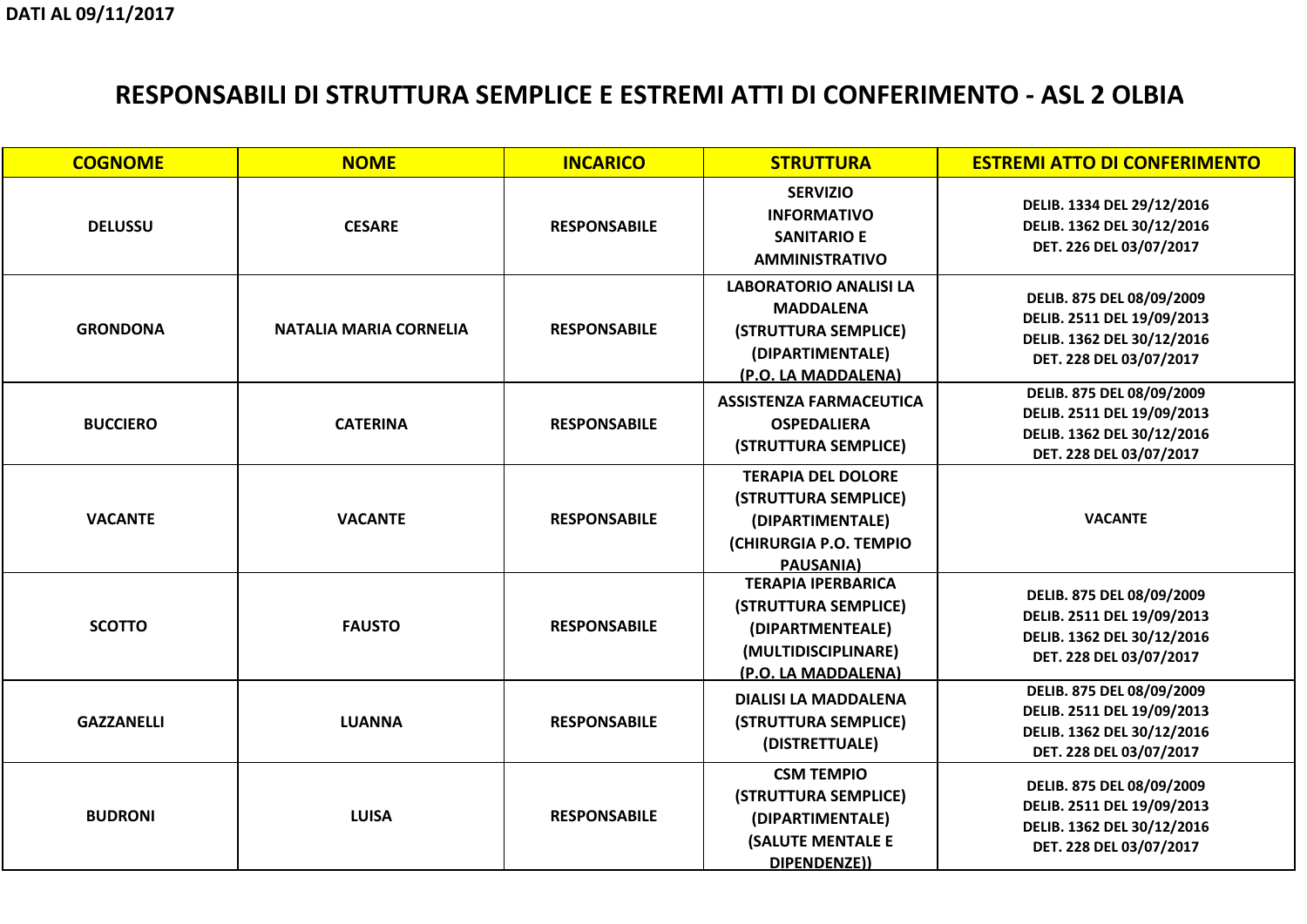**DELIB. 875 DEL 08/09/2009 DELIB. 2511 DEL 19/09/2013 DELIB. 1362 DEL 30/12/2016DET. 228 DEL 03/07/2017**

**VACANTE**

| <b>COGNOME</b> | <b>NOME</b>      | <b>INCARICO</b>     | <b>STRUTTURA</b>                                                                                                                                                                    | <b>ESTREMI ATTO DI CO</b>                                                                              |
|----------------|------------------|---------------------|-------------------------------------------------------------------------------------------------------------------------------------------------------------------------------------|--------------------------------------------------------------------------------------------------------|
| <b>DESINI</b>  | <b>SALVATORE</b> | <b>RESPONSABILE</b> | <b>ANAGRAFE ZOOTECNICA E</b><br><b>COORDINAMENTO DEI PIANI</b><br><b>ANNUALI DI RISANAMENTO</b><br>(STRUTURA SEMPLICE)<br>(DIPARTIMENTALE)<br>(DIPARTIMENTO<br><b>PREVENZIONE</b> ) | <b>DELIB. 875 DEL 08</b><br><b>DELIB. 2511 DEL 19</b><br><b>DELIB. 1362 DEL 30</b><br>DET. 228 DEL 03/ |
| <b>VACANTE</b> | <b>VACANTE</b>   | <b>RESPONSABILE</b> | <b>ASSISTENZA DISABILI E</b><br>SOGGETTI FRAGILI (STRUTTURA)<br><b>SEMPLICE) (DISTRETTUALE</b><br><b>TEMPIO)</b>                                                                    | <b>VACANTE</b>                                                                                         |
| <b>VACANTE</b> | <b>VACANTE</b>   | <b>RESPONSABILE</b> | <b>MEDICINA LEGALE</b><br>(STRUTTURA SEMPLICE)                                                                                                                                      | <b>VACANTE</b>                                                                                         |
| <b>VACANTE</b> | <b>VACANTE</b>   | <b>RESPONSABILE</b> | <b>CHIRURGIA DELLA MANO</b><br>(STRUTTURA SEMPLICE)                                                                                                                                 | <b>VACANTE</b>                                                                                         |
| <b>VACANTE</b> | <b>VACANTE</b>   | <b>RESPONSABILE</b> | <b>UTIC</b><br>(STRUTTURA SEMPLICE)                                                                                                                                                 | <b>VACANTE</b>                                                                                         |
| <b>VACANTE</b> | <b>VACANTE</b>   | <b>RESPONSABILE</b> | <b>ALTA INTENSITA' DI CURA</b><br>(STRUTTURA SEMPLICE)                                                                                                                              | <b>VACANTE</b>                                                                                         |
| <b>VACANTE</b> | <b>VACANTE</b>   | <b>RESPONSABILE</b> | <b>RADIOLOGIA</b><br><b>P.O. LA MADDALENA</b><br>(STRUTTURA SEMPLICE)                                                                                                               | <b>VACANTE</b>                                                                                         |
| <b>VACANTE</b> | <b>VACANTE</b>   | <b>RESPONSABILE</b> | <b>LABORATORIO ANALISI</b><br><b>P.O. TEMPIO PAUSANIA</b><br>(STRUTTURA SEMPLICE)                                                                                                   | <b>VACANTE</b>                                                                                         |
| <b>VACANTE</b> | <b>VACANTE</b>   | <b>RESPONSABILE</b> | <b>CENTRO TRASFUSIONALE P.O.</b><br><b>TEMPIO PAUSANIA</b><br><b>(STRUTTURA SEMPLICE)</b>                                                                                           | <b>VACANTE</b>                                                                                         |

#### **STREMI ATTO DI CONFERIMENTO**

**VACANTE**

**VACANTE**

**VACANTE**

**VACANTE**

**VACANTE**